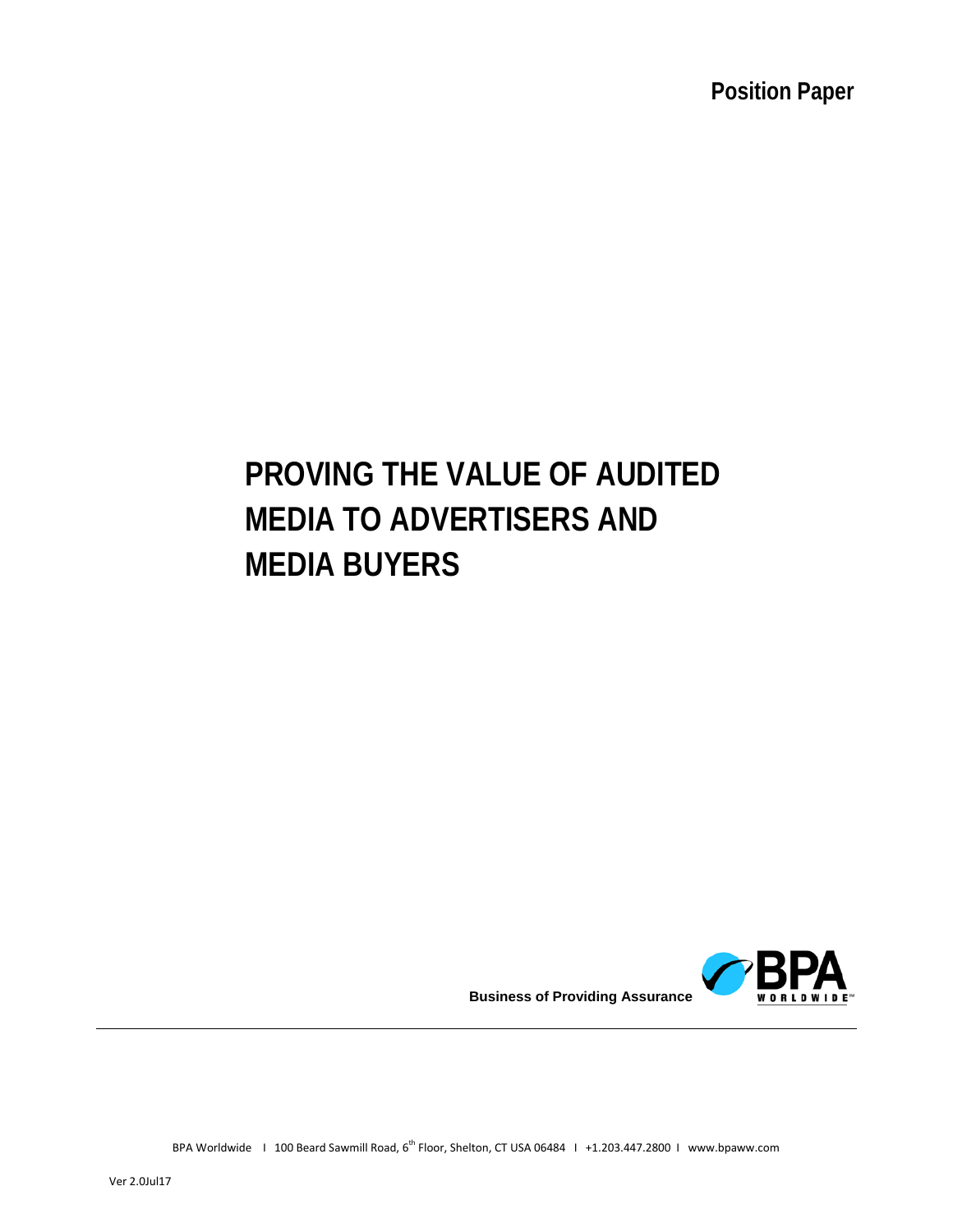



# **PROVING THE VALUE OF AUDITED MEDIA TO ADVERTISERS AND MEDIA BUYERS**

## **TABLE OF CONTENTS**

| Introduction                                                                                   |   |
|------------------------------------------------------------------------------------------------|---|
| <b>Executive Summary</b>                                                                       | 3 |
| Making the Case for Audited<br>Media                                                           | 4 |
| What's in a BPA Audit?                                                                         | 5 |
| Media Industry Organizations<br><b>Support and Promote the</b><br><b>Value of Audited Data</b> | h |
| Conclusion                                                                                     |   |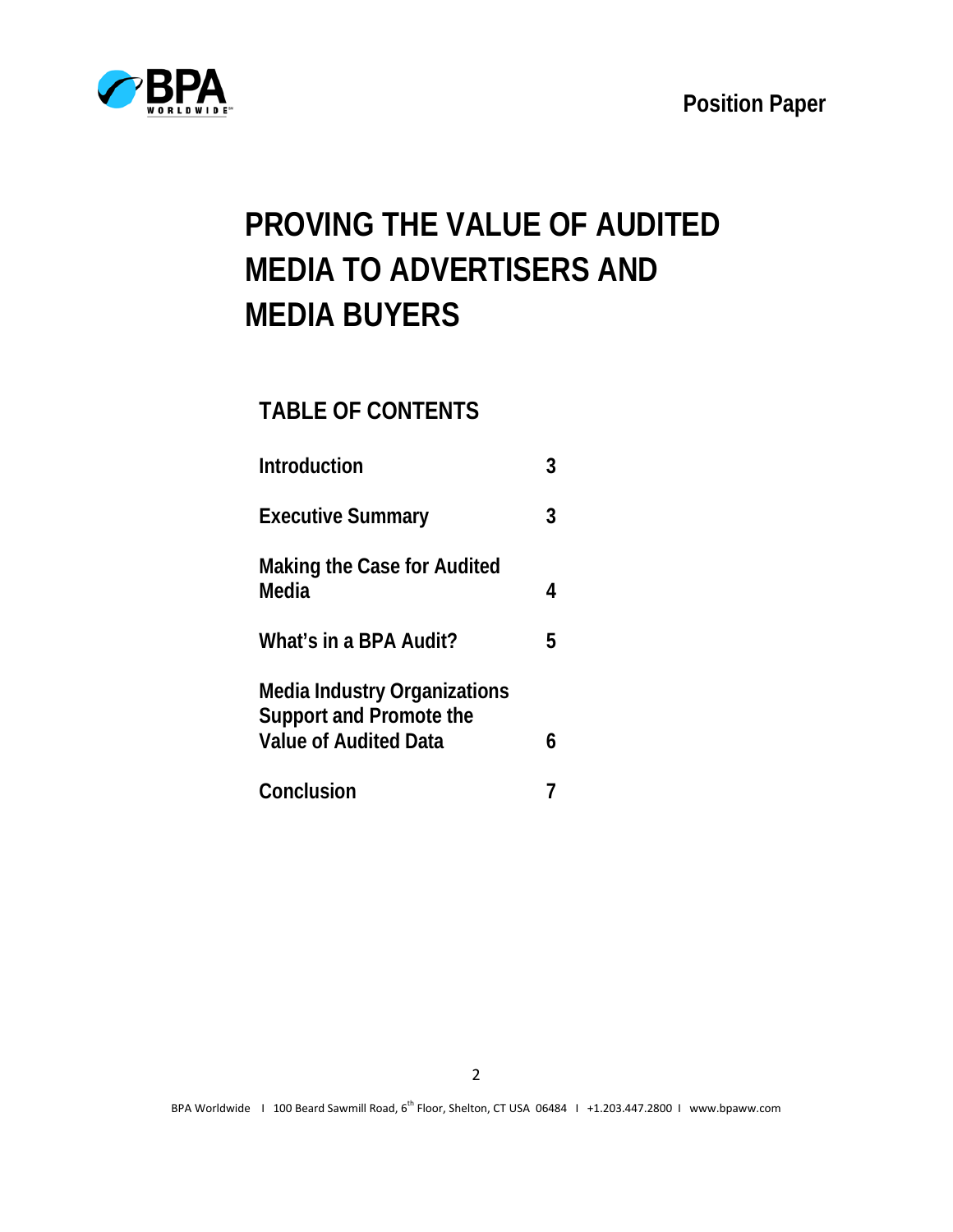## **INTRODUCTION**

Today's smart marketers want assurance that they are getting an honest return on their advertising investment. With advertising budgets under increased scrutiny, many must now achieve the same or better results with fewer financial resources. Accountability has never been more important. As a result, advertisers increasingly turn first to those media owners who can show a commitment to transparency and credibility by submitting to an independent, third-party media audit. With audited media brands, advertisers can be confident their messages are reaching the audience they expect and, as a result, achieve the best ROI. Media audits, provided by reputable member-supported organizations, represent the buyer's most reliable means to ensure that a media owner's audience claims are accurate and timely.

In spite of the clear value proposition that audited audience data brings to the marketplace, some media owners are choosing to be audited by organizations with less rigorous standards, or worse, proceeding with no audit whatsoever. Why? Typically, it is done to cut costs, but in doing so maintenance of the audience database is reduced to the point where the quality of audience coverage is questionable. There is no doubt that the move toward unverified audience metrics puts marketers' buying decisions at risk.

This position paper will present the value of audited vs. unaudited media, and emphasize the great lengths that media owners go to complete a successful audit with global assurance provider, BPA Worldwide.

There is no doubt that the move toward unverified audience metrics put marketers' buying decisions at risk.

### **EXECUTIVE SUMMARY**

Major media companies around the world provide content through multiple media channels. Most, if not all, are supported by advertising revenue. These media owners emphasize to existing and prospective advertisers that their titles are subject to an independent, third-party audit of their audience and thereby assure advertisers the value of their investment. In fact, many marketers have implemented policies wherein they will advertise *only* in audited media.

Consider the following points regarding verified or audited audience data:

- Advertisers can better target and focus on audience "quality" and "engagement" instead of simply "more is better".
- Ads in audited media are more valuable since advertisers know what they are buying and the media owner can prove the audience being delivered.
- Media owners who can demonstrate value through a measured, quantifiable audience provide advertisers with assurance for the media buy.
- Advertisers can move from a media buy based solely on price to one based on effectiveness and proven ROI.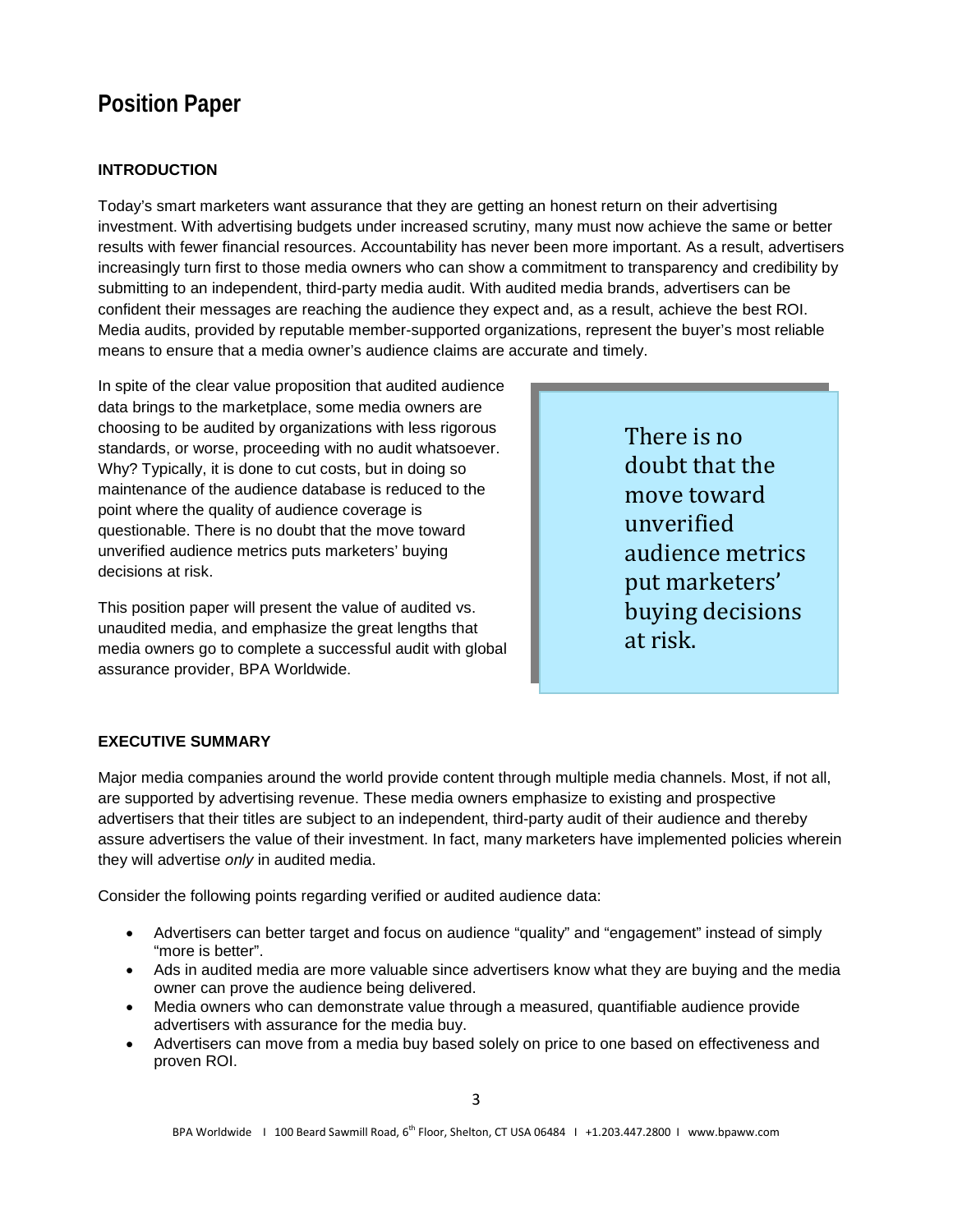

### **MAKING THE CASE FOR AUDITED MEDIA**

In the opinion of the Association of National Advertisers (ANA) with very few exceptions, there is no plausible reason not to have audience audited by an independent body whose sole mission is to employ professional, valid methods of verification. Media audits are in themselves inexpensive: the average cost to audit a print channel is usually equal to the one-time b&w page rate.

Why would an advertiser choose to invest in a non-audited b2b channel? Most often, the lure is an ostensibly lower price for advertising vis-a-vis competitive, audited publications. And most often, this proves to be a false economy.

**"Media audits provide me with the assurance I am getting what I pay for."**

- **Kathleen Neumann, Senior Advertising Media Buyer, National Instruments**

How important is a third-party audit to an advertiser? According to Kathleen Neumann, Senior Advertising Media Buyer at National Instruments, "Media audits provide me with the assurance I am getting what I pay for. But even before making the purchase, the verified audience data allows me to make a thorough evaluation of the media and gives me confidence that I have made an informed decision."

Media owners that are committed to being audited are, by necessity, dedicated to maintaining high standards and accurate records in order to deliver on their promises and this requires a significant, ongoing investment on their part. They are willing to provide transparency about their audience composition to their advertiser customers and the industry at large. When they err, or fail to meet their promises, their corrected claims are made public by the auditor, and their advertisers and competitors call them to task.

Non-audited media brands have no such oversight, and may or may not be making the necessary investments to deliver the quantity and quality of audience for which advertisers are paying. In such cases, publishers' promises to marketers may or may not be honored and, if they are not, advertisers may never be aware of this breach of faith and sound business practice. For example, if circulation in an unaudited publication drops significantly or issue frequency is reduced during the year (not an uncommon occurrence), the media buyer and the marketer would never know. With an audited title, either of these changes would be readily apparent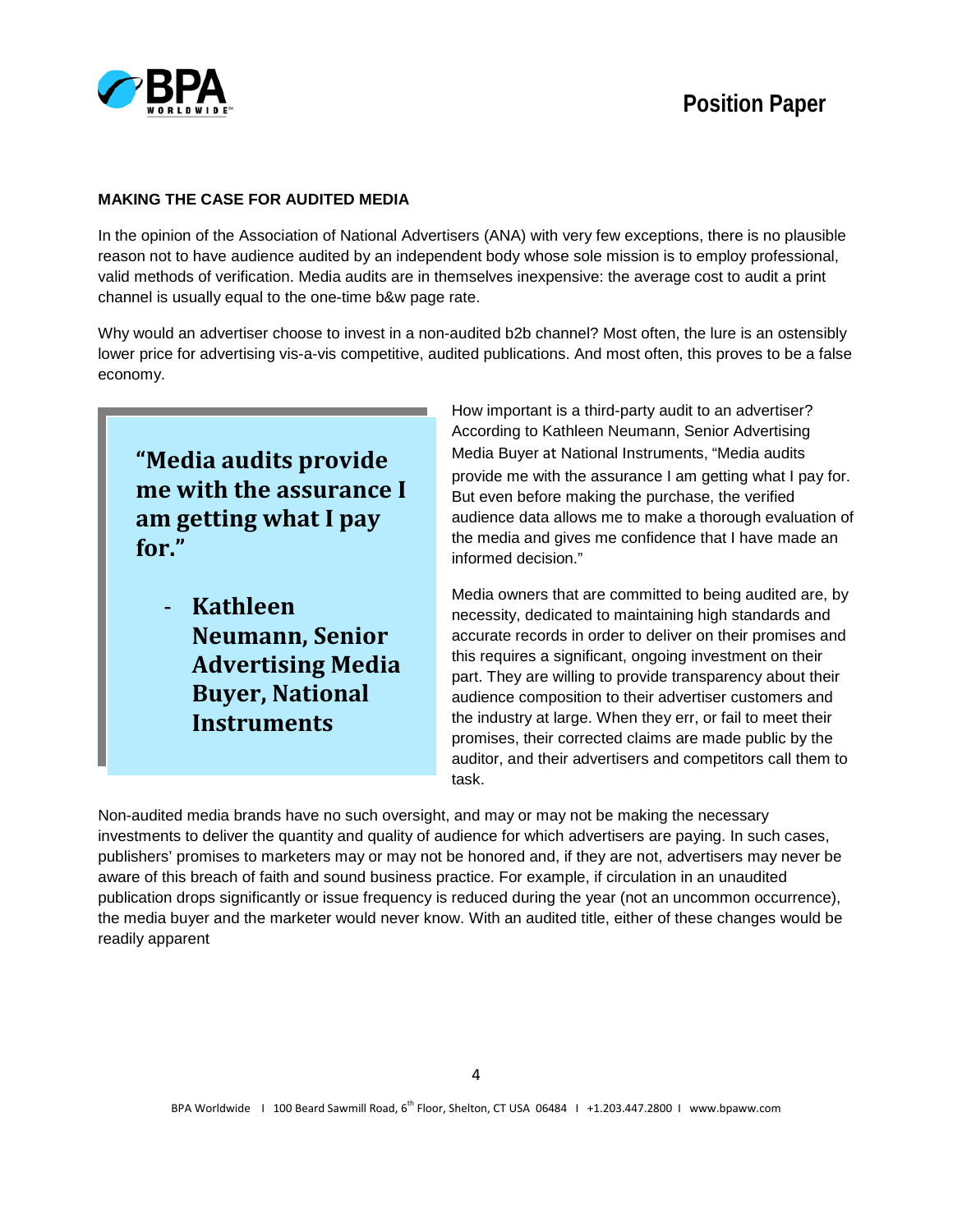A further example involves digital media which is increasingly prevalent today. Content and advertising messages delivered electronically are subject to the volatility of email addresses. A media audit requires a high degree of discipline and investment from a publisher to maintain and update subscriber records to assure accuracy and deliverability. Without an audit, advertisers' ads may be just somewhere in the ether.

#### **WHAT'S IN A BPA AUDIT?**

Performing nearly 3,800 audits annually around the world, BPA Worldwide remains the trusted resource for compliance and assurance. The BPA media audit is known for its rigor and stringency by enforcing high-level standards and rules to which all must adhere. Successful media audits are the result of considerable and ongoing investment to ensure audience claims are accurate and reliable. Importantly, it is the *media owner* that pays for the audit and does so in advance of the service.

After submitting a membership application and fees, a media brand has up to 12 months to work with BPA to complete its initial audit. Once the initial audit is passed, audits are performed on an annual basis with audience data issued throughout the year, frequency determined by channel.

By definition, audits are a series of checks and balances, and a BPA media audit is no different. During the audit process, all supporting data are analyzed for audience quantity and quality of each media channel.

Audience data appearing on a BPA report undergoes numerous checks, tests and verifications. Depending on the media channel being analyzed, BPA requires media owners to provide clear documentation for their audience claims. During the BPA audit, a media owner must provide supporting materials/files for each channel reported, including:

- Print: proof of production (i.e. printers' bills); proof of distribution (i.e. postal receipts); qualification sources (qualification cards, industry lists, bulk agreements), and payment (checks, credit card receipts, etc. (if applicable)).
- Digital Editions: log files from distributor of digital editions, digital editions for each issue, and accompanying e-mail alerts
- Website Traffic: tag placement, site registration (if applicable)
- E-Newsletters: SMTP log files, sample newsletters, vendor reports, and accompanying e-mail alerts
- Events: event registration database; event attendee database; on-site inspection of registration system, sample badge, show directory, floor plan, and exhibition dates
- Social Media: group activity reports from each social media platform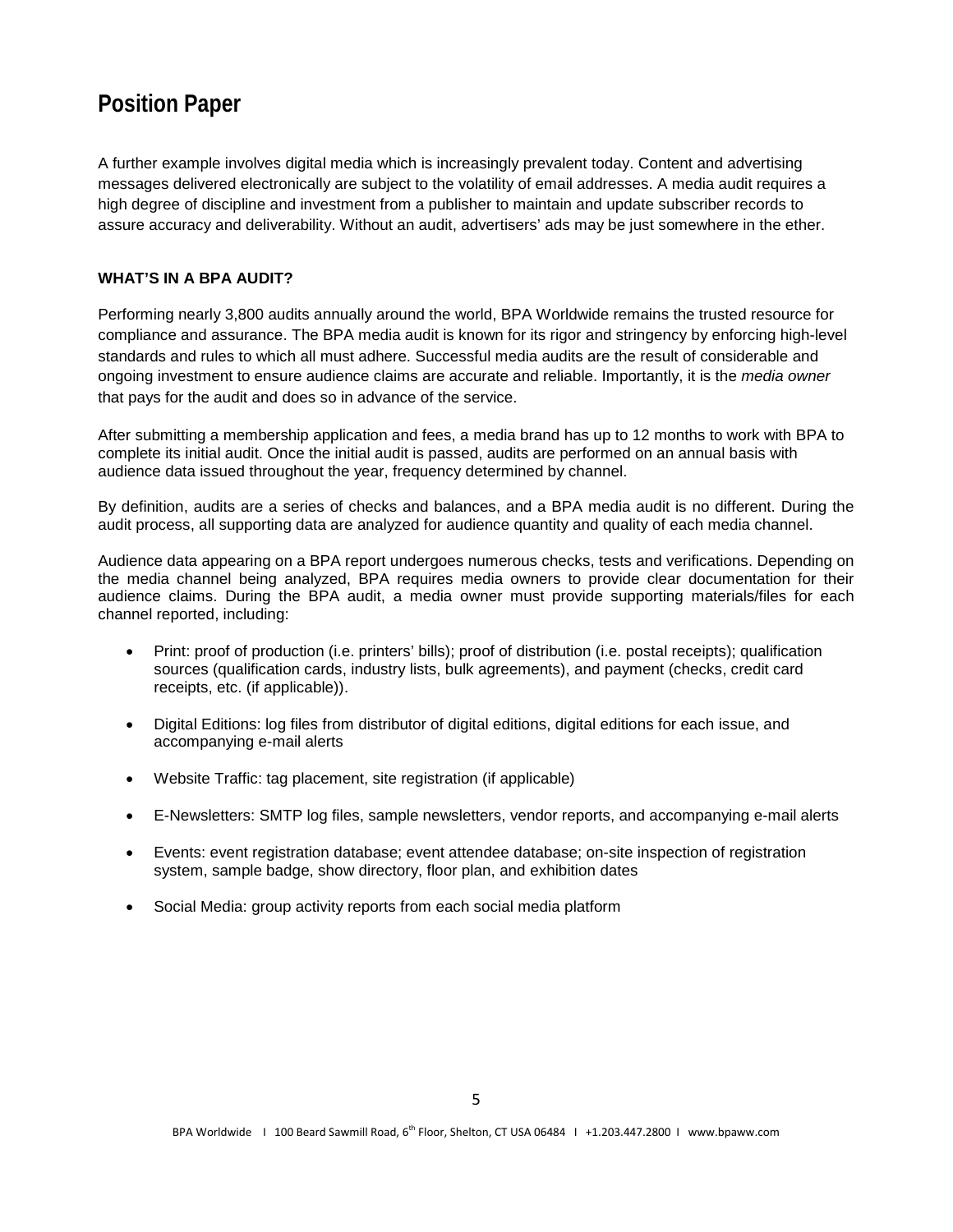

BPA employs its own staff to perform audits. Upon completion of an audit, it is reviewed by an internal audit department. If, during the audit, BPA finds errors or discrepancies with the audience claims, BPA will issue a publicly available corrected Audit Report. Audit Reports detail findings that differ from the publisher's claims and disclose the accurate audience figures.

### **MEDIA INDUSTRY ASSOCIATIONS SUPPORT AND PROMOTE THE VALUE OF AUDITED DATA**

Of course, BPA is not the only industry organization promoting the value of media audits.

The 4As (American Association of Advertising Agencies) is one of the biggest advocates of third-party audience verification in the media industry. The 4A's periodically sends out a bulletin to all of its member media agencies strongly reinforcing the importance of independent audits of b2b publications and urging them to "give preference to audited over non-audited" publications. The group also stresses "audited statements are the best way to evaluate a publication's circulation integrity, vitality and relevance to a particular target segment…"

Further emphasizing the 4A's position, "BuySafeMedia," an industry-wide initiative supported by 16 major marketing and business associations, focuses on the importance of selecting audited channels for a media plan. The program targets client-side buyers of media, who unknowingly may be putting their advertising

**"Audited statements are the best way to evaluate a publication's circulation integrity."**

> - **4As (American Association of Advertising Agencies)**

investments at risk by selecting unverified media. Details and a short, award-winning video are at www.buysafemedia.com.

Industry supporters of BuySafeMedia include:

- 4A's (American Association of Advertising Agencies)
- American Advertising Federation (AAF)
- Alliance for Audited Media (AAM)
- The Association of Canadian Advertisers (ACA)
- American Business Media (ABM)
- Association of National Advertisers (ANA)
- Business Marketing Association (BMA)
- The Business Marketing Institute
- BPA Worldwide (BPAWW)
- Canadian Business Press (CBP)
- Canadian Marketing Association (CMA)
- Canadian Media Directors' Council (CMDC)
- The CMO Council
- Institute for the Study of Business Markets (ISBM)